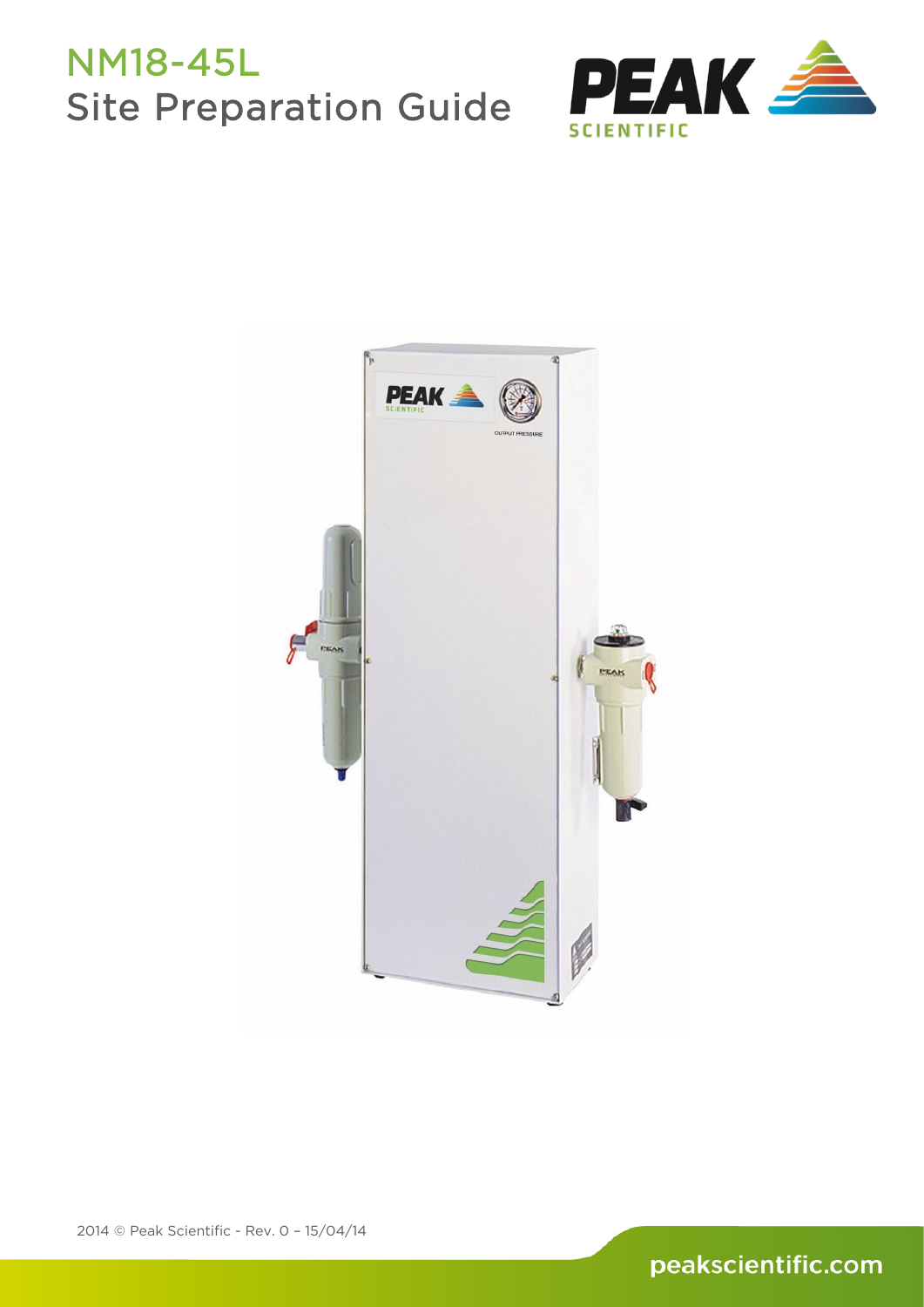## **Contents**

| <b>Customer Responsibilities</b> | 3               |
|----------------------------------|-----------------|
| Change History                   | 4               |
| <b>Related Manuals</b>           | 4               |
| <b>Safety Notices</b>            | 5               |
| Safety Notice to Users           | 5               |
| <b>Technical Specifications</b>  | 6               |
| Site preparation                 | 7               |
| Environmental control            | 7               |
| Space provision                  | 8               |
| <b>On-Site Transit</b>           | 9               |
| Unpacking                        | 10 <sup>°</sup> |
| <b>Space Required</b>            | 10 <sup>°</sup> |
| Unboxing                         | 10 <sup>°</sup> |
| Tubing lengths                   | 11              |
| Copper Tubing                    | 11              |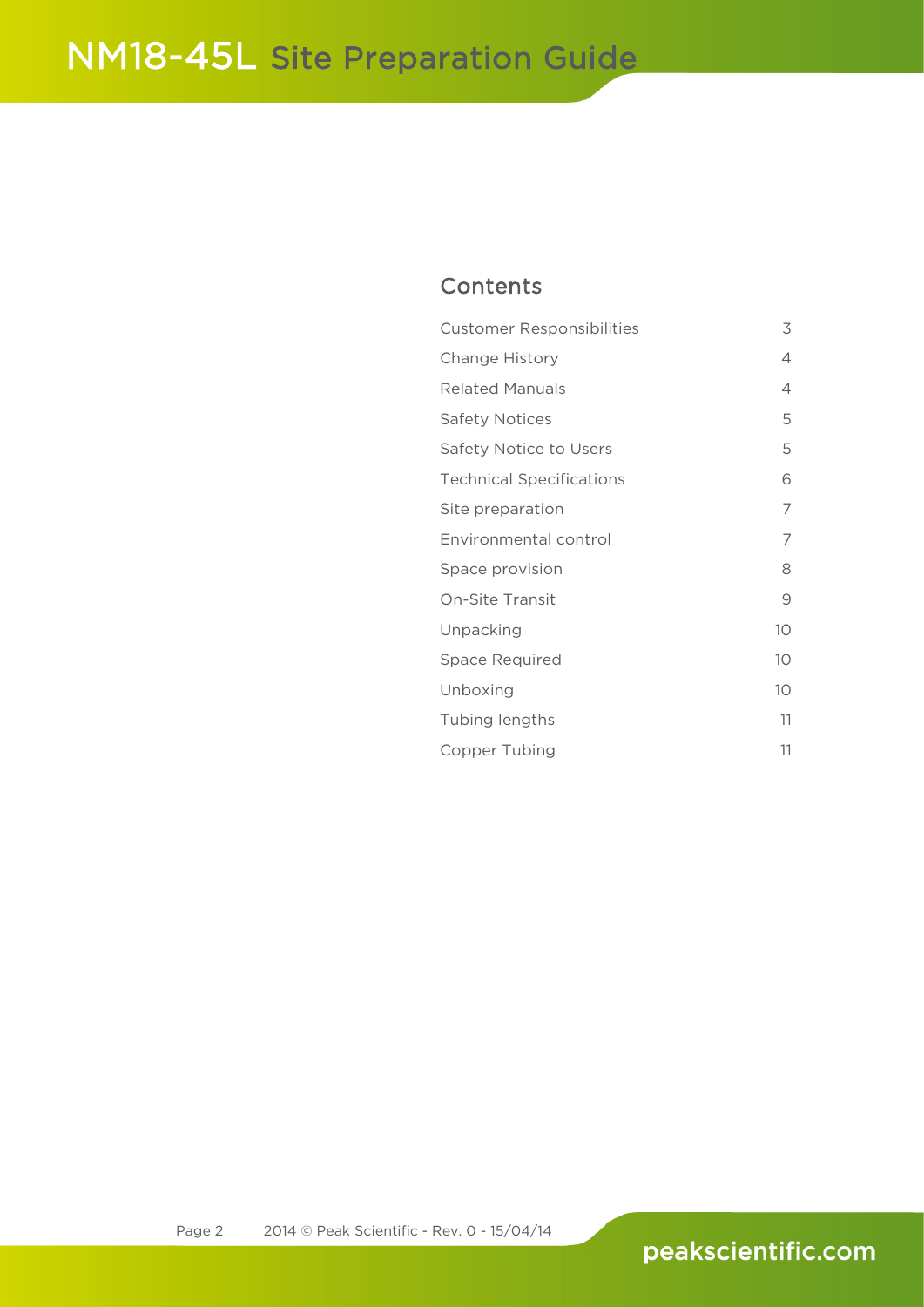Ī

## <span id="page-2-0"></span>Customer Responsibilities

To ensure a successful and timely installation of your Peak generator, please refer to this set of requirements.

Correct site preparation is the first key step in ensuring that your generator and systems operate reliably over an extended lifetime.

This document is an information guide and checklist that outlines the requirements for your site.

### It is essential your site meets the following

### specification prior to the installation date.

### For details, see specific sections within this document

- $\Box$  The necessary spatial requirements are met.
- $\Box$  The correct environment is provided for the generator.
- □ Adequate exhaust ventilation is provided.
- $\Box$  The correct tubing lengths and diameters are used in relation to the distance from the instrument.

Failure to meet the Site requirements of your Peak generator as stated above and detailed in this document could result in the unit underperforming and possible loss of warranty.

### Please sign below to confirm your compliance with the aforementioned requirements.

Once complete please return to Peak Scientific, or whomever the unit was purchased from.

Return addresses can be found on the back page of this document.

| Name:   |                                     | Company: The Company of the Company of the Company of the Company of the Company of the Company of the Company |  |
|---------|-------------------------------------|----------------------------------------------------------------------------------------------------------------|--|
| Signed: | Date:                               |                                                                                                                |  |
|         | Cust. Sales Order No.: ____________ |                                                                                                                |  |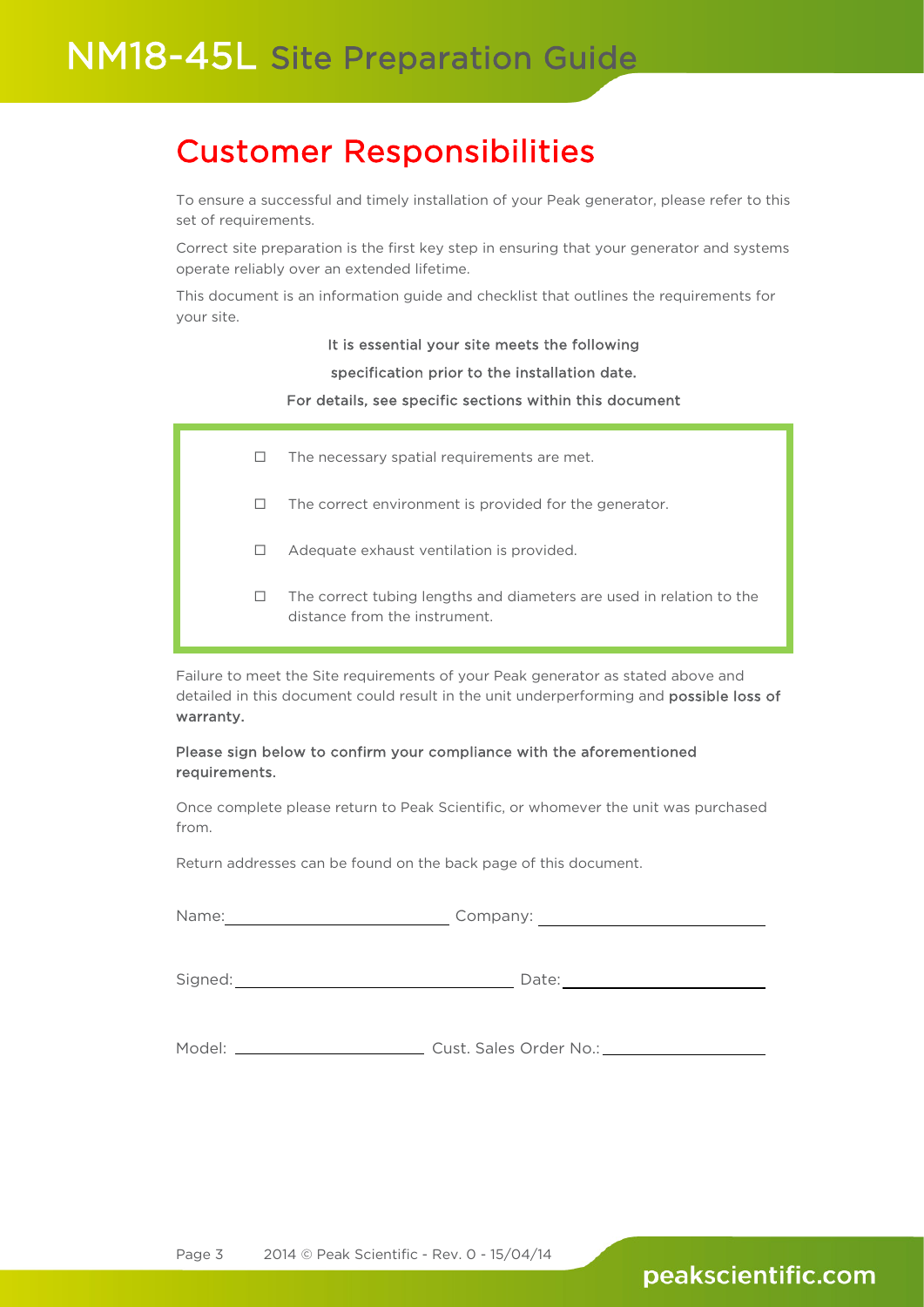### <span id="page-3-0"></span>Change History

| Rev. | <b>Comment</b> | <b>Name</b> | <b>Date</b> |
|------|----------------|-------------|-------------|
|      |                |             |             |
|      |                |             |             |
|      |                |             |             |
|      |                |             |             |

## <span id="page-3-1"></span>Related Manuals

| <b>Document number</b>              | <b>Manual name</b>                                 | <b>Description</b>                                                                 |
|-------------------------------------|----------------------------------------------------|------------------------------------------------------------------------------------|
|                                     |                                                    | Describes the operation of the generator and all                                   |
| NM18-45L User Manual<br>UM-NM18-45L | service requirements. Supplied with the generator. |                                                                                    |
| IG-NM18-45L                         | NM18-45L Installation<br>Guide                     | Details the installation process of the generator.<br>Supplied with the generator. |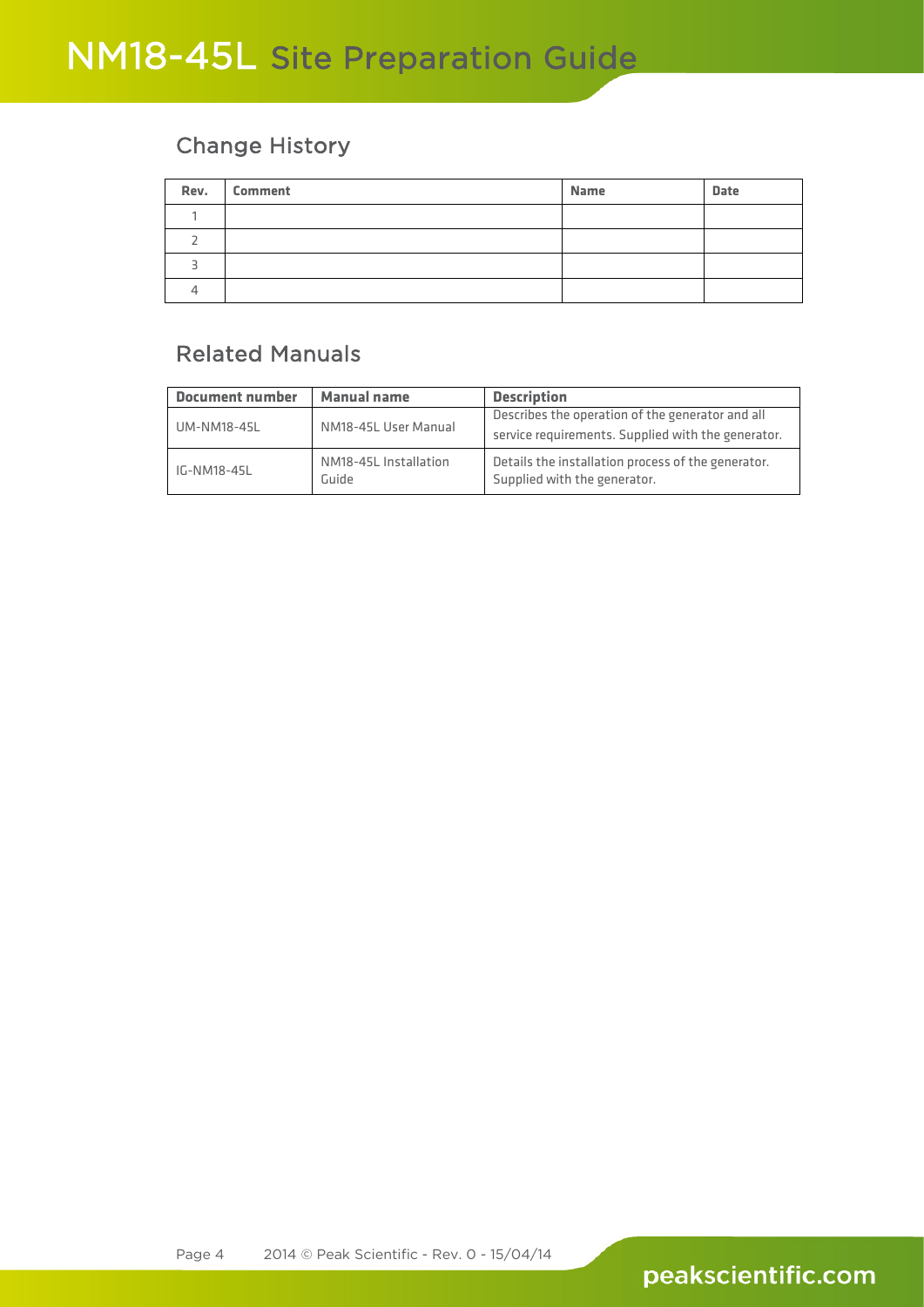## <span id="page-4-0"></span>Safety Notices

### Symbols

This manual uses the following symbols to highlight specific areas important to the safe and proper use of the Generator:

| ICAUTION | A WARNING notice denotes a hazard. It calls attention to an operating<br>procedure, process or similar, which if not correctly performed or adhered to,<br>could cause personal injury or in the worst case death. Do not proceed beyond a<br><b>WARNING</b> notice until the indicated conditions are fully understood or met. |
|----------|---------------------------------------------------------------------------------------------------------------------------------------------------------------------------------------------------------------------------------------------------------------------------------------------------------------------------------|
|          | A CAUTION notice denotes a hazard. It calls attention to an operating<br>procedure, process or similar, which if not correctly performed or adhered to,<br>could cause damage to the Generator or the application. Do not proceed beyond<br>a CAUTION notice until the indicated conditions are fully understood or met.        |

### <span id="page-4-1"></span>Safety Notice to Users



This site preparation guide must be read thoroughly and understood before installation and operation of your Peak NM Generator. Incorrect preparation or use of the Generator in a manner not specified by Peak Scientific MAY impair the SAFETY provided by the equipment.



When handling, operating or preparing for installation, personnel must employ safe practices and observe all relevant local health and safety requirements and regulations. The attention of UK users is drawn to the Health and Safety at Work Act 1974.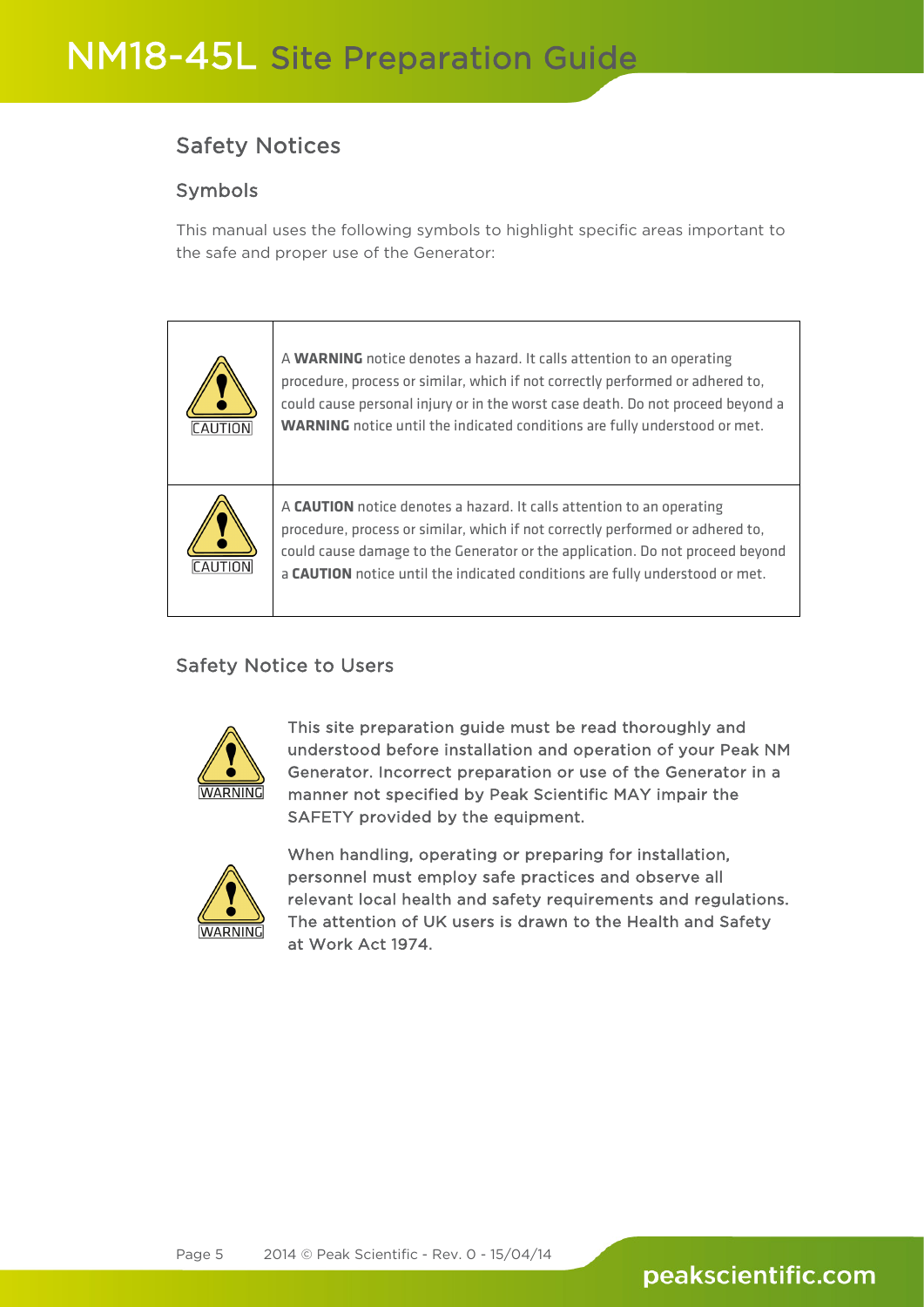## <span id="page-5-0"></span>Technical Specifications

|                                    | <b>NM18L</b>                      | <b>NM32L</b> | <b>NM45L</b> |
|------------------------------------|-----------------------------------|--------------|--------------|
| Max gas output flow                | $18$ l/min                        | $32$ l/min   | $45$ $I/min$ |
| Maximum Pressure Drop Outlet Inlet | Input dependent                   |              |              |
| Max pressure drop                  | 8 psig                            |              |              |
| Min inlet air requirement          | 50 l/min                          | $90$ l/min   | $135$ l/min  |
| Min/Max air inlet pressure         | 8.3-10 bar / 120-145 psi          |              |              |
| Dew Point                          | $-40^{\circ}$ C / $-40^{\circ}$ F |              |              |
| Min/Max air operating temperature  | 5°C-30°C / 41°F-86°F              |              |              |
| Maximum relative humidity          | 70%                               |              |              |
| Particles                          | $< 0.01 \mu m$                    |              |              |
| <b>Electrical requirements</b>     | None                              |              |              |
| Dimensions (cm/ins) WxDxH          | 47x16x76 / 19x7x30                |              |              |
| Shipping Weight (kg/lbs)           | 18/39                             | 18/39        | 20/44        |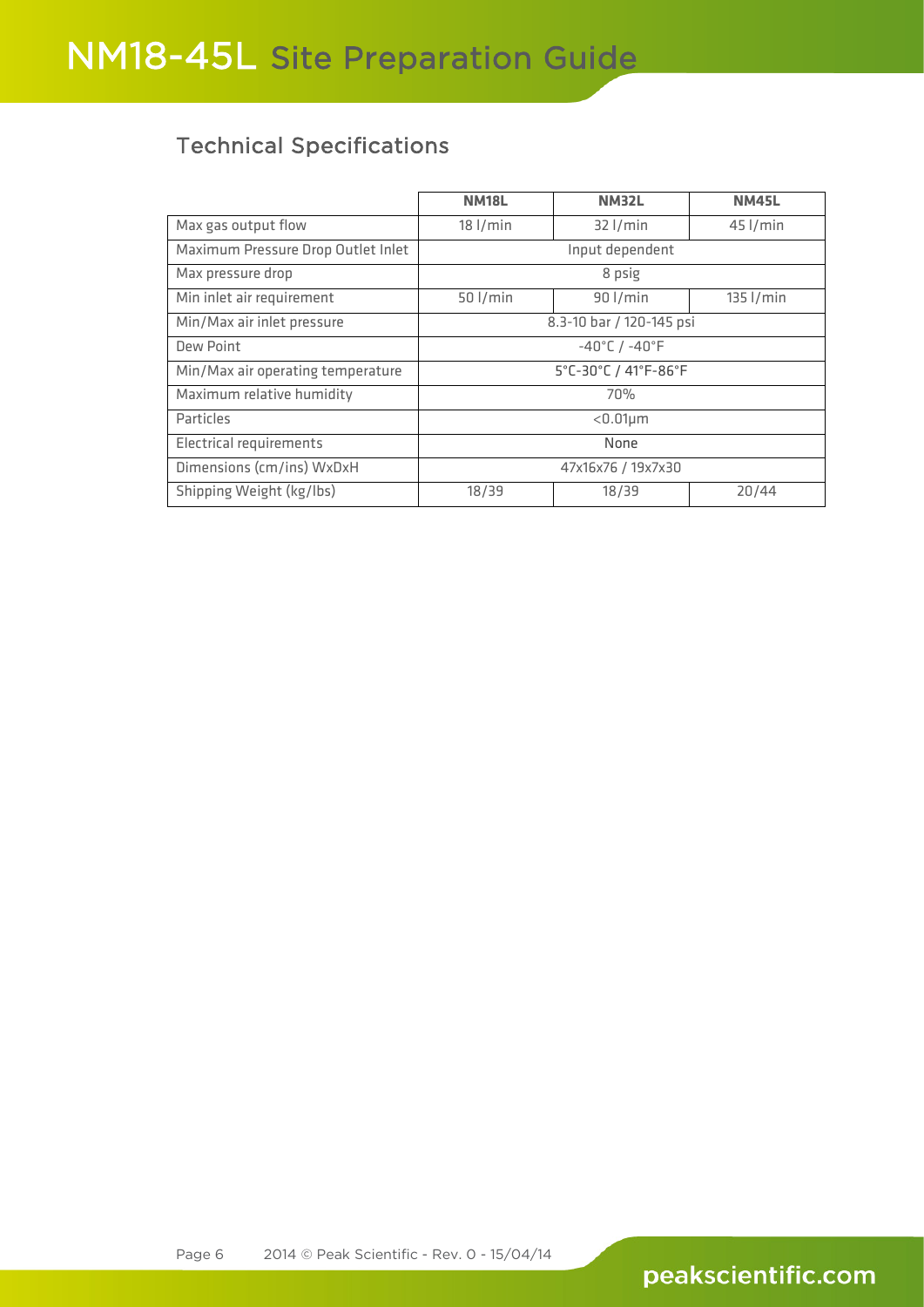### <span id="page-6-0"></span>Site preparation

### <span id="page-6-1"></span>Environmental control

The generator must remain on its feet to allow air intake from the bottom of the generator.



If the generator is stored in an enclosed space the environment must be controlled via an air conditioner or extraction fan.



Generator MUST NOT be stored or installed outside.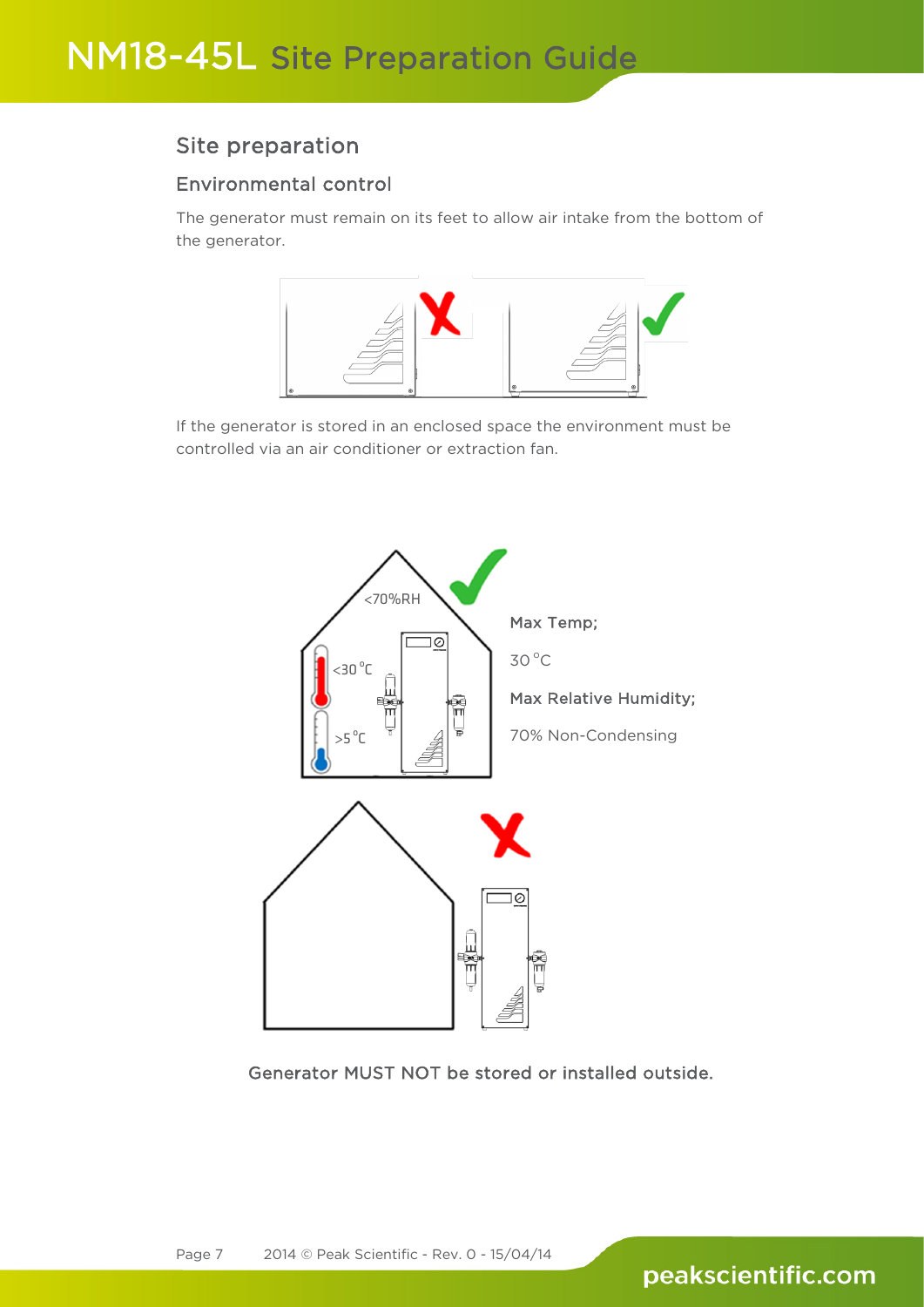### <span id="page-7-0"></span>Space provision

The minimum space should be provided as follows....





Failing to provide adequate cooling space around the generator may cause damage to the membranes. This will reduce service life and invalidate warranty.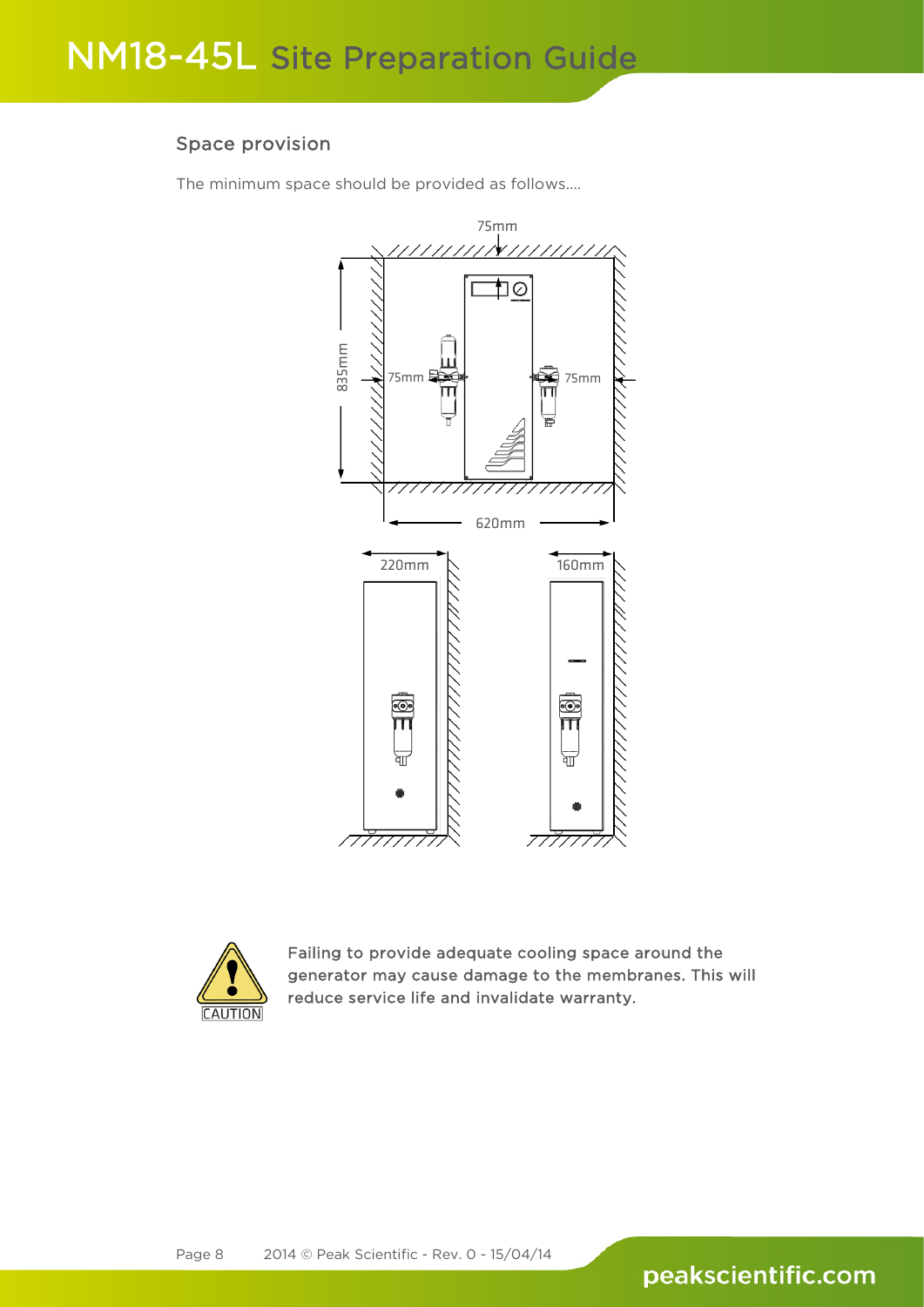## <span id="page-8-0"></span>On-Site Transit

When moving the generator in its shipping crate, doorways and other openings such as elevators must fit with the sizes in the figure below.

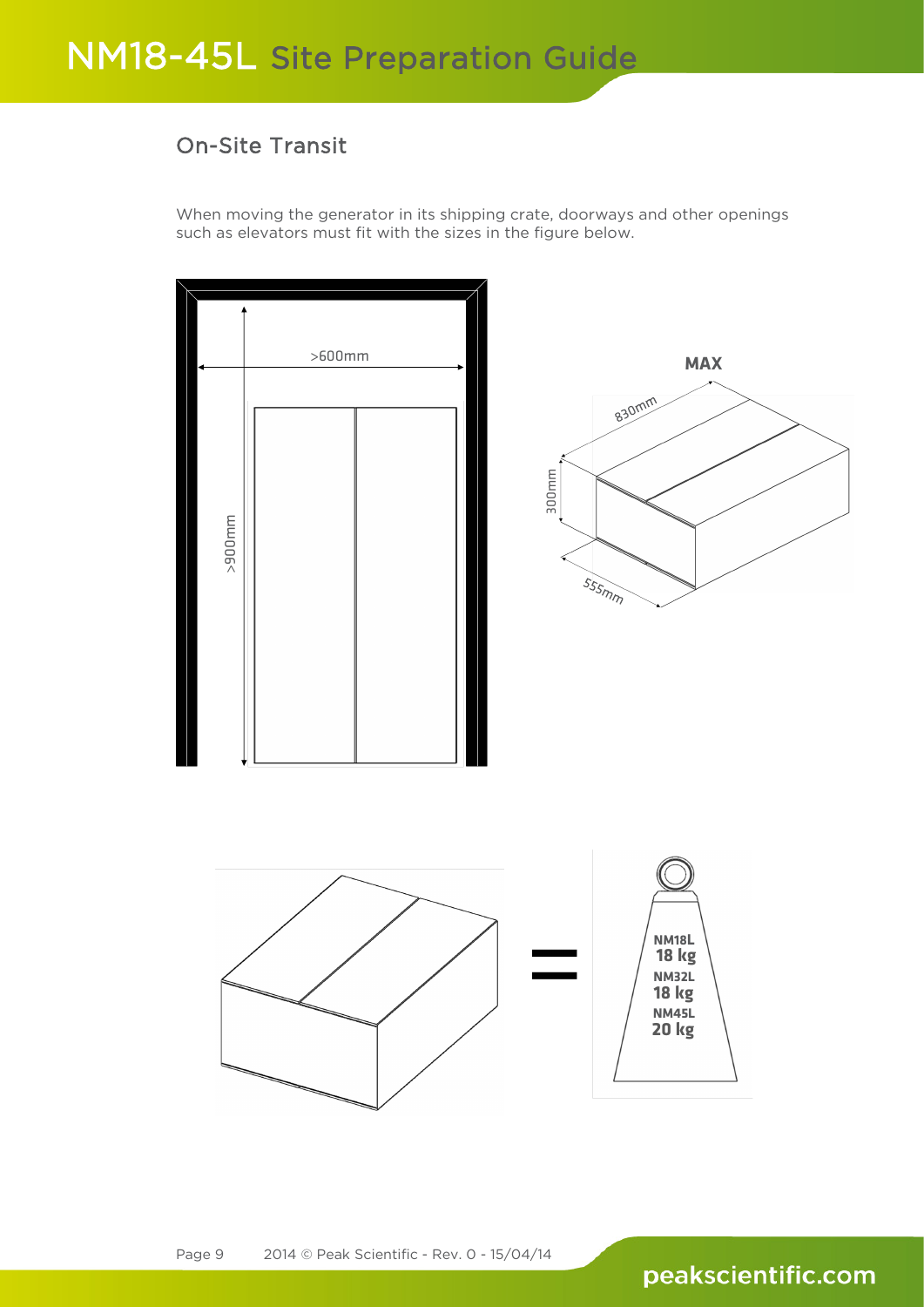### <span id="page-9-0"></span>Unpacking

### <span id="page-9-1"></span>Space Required

The image below shows the minimum space required to unpack the generator from its shipping box.



### <span id="page-9-2"></span>Unboxing

The top of the shipping box should be carefully opened and the cardboard insert removed.

The generator weighs 20 kg max and as such Peak recommends a two-man lift. Ensure safe lifting practices are adhered to.

All packaging should be retained for future transit.

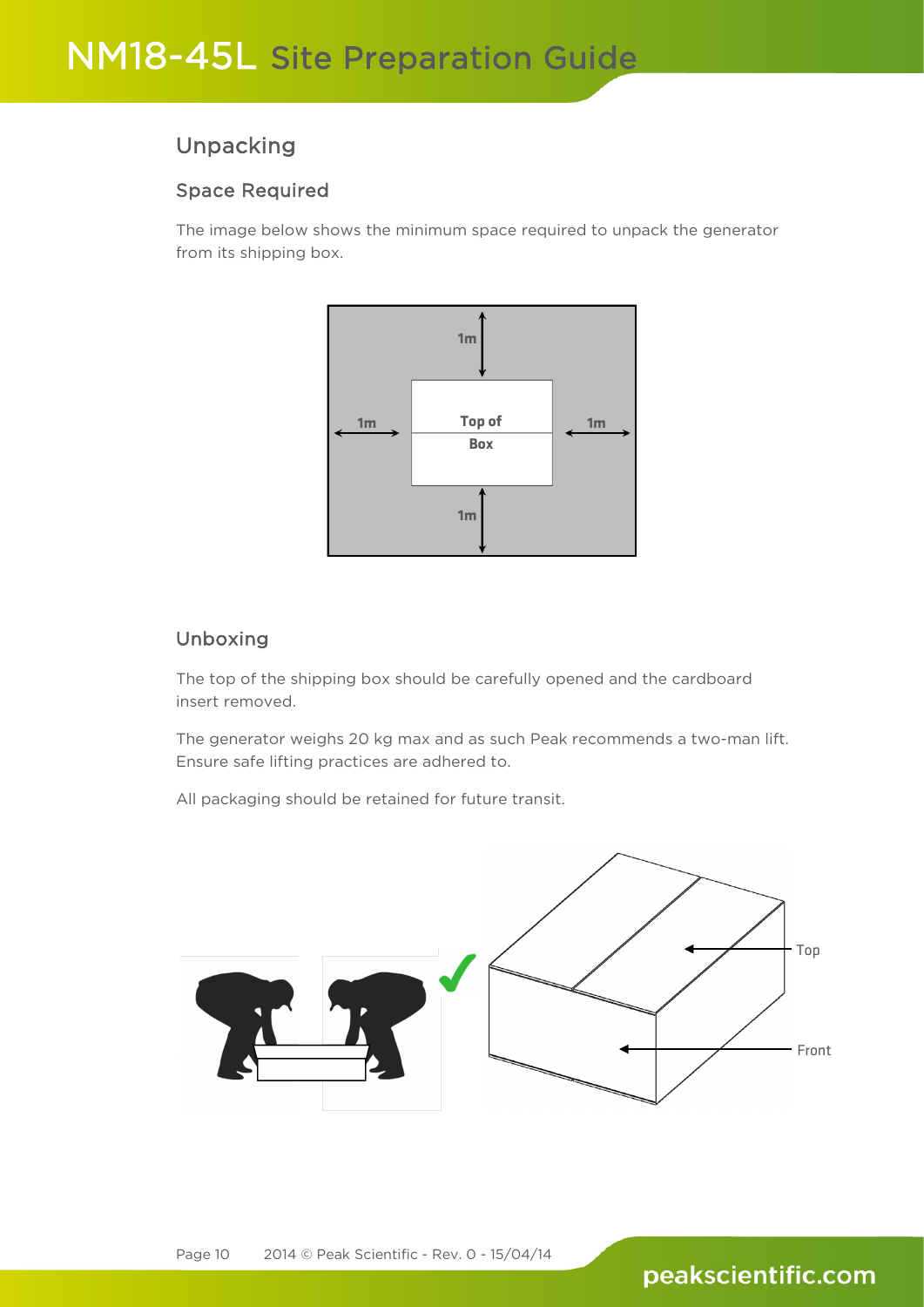## <span id="page-10-0"></span>Tubing lengths

Tubing sizes should be chosen with accordance to the diagram below.



| Zone | <b>Distance from Instrument</b> | <b>Tubing Thickness OD/ID mm (Inches)</b> |
|------|---------------------------------|-------------------------------------------|
|      | Up to 10m                       | 6mm/4mm (1/4" 3/16")                      |
|      | Up to 40m                       | $10mm/8mm$ (3/8" 5/16")                   |
|      | Over 40m                        | Consult Peak Scientific                   |



The diameter of the tubing which will be connected to the gas outlet is important and is determined by the length of tubing required. Failure to follow these recommendations could lead to accelerated compressor wear.

## <span id="page-10-1"></span>Copper Tubing